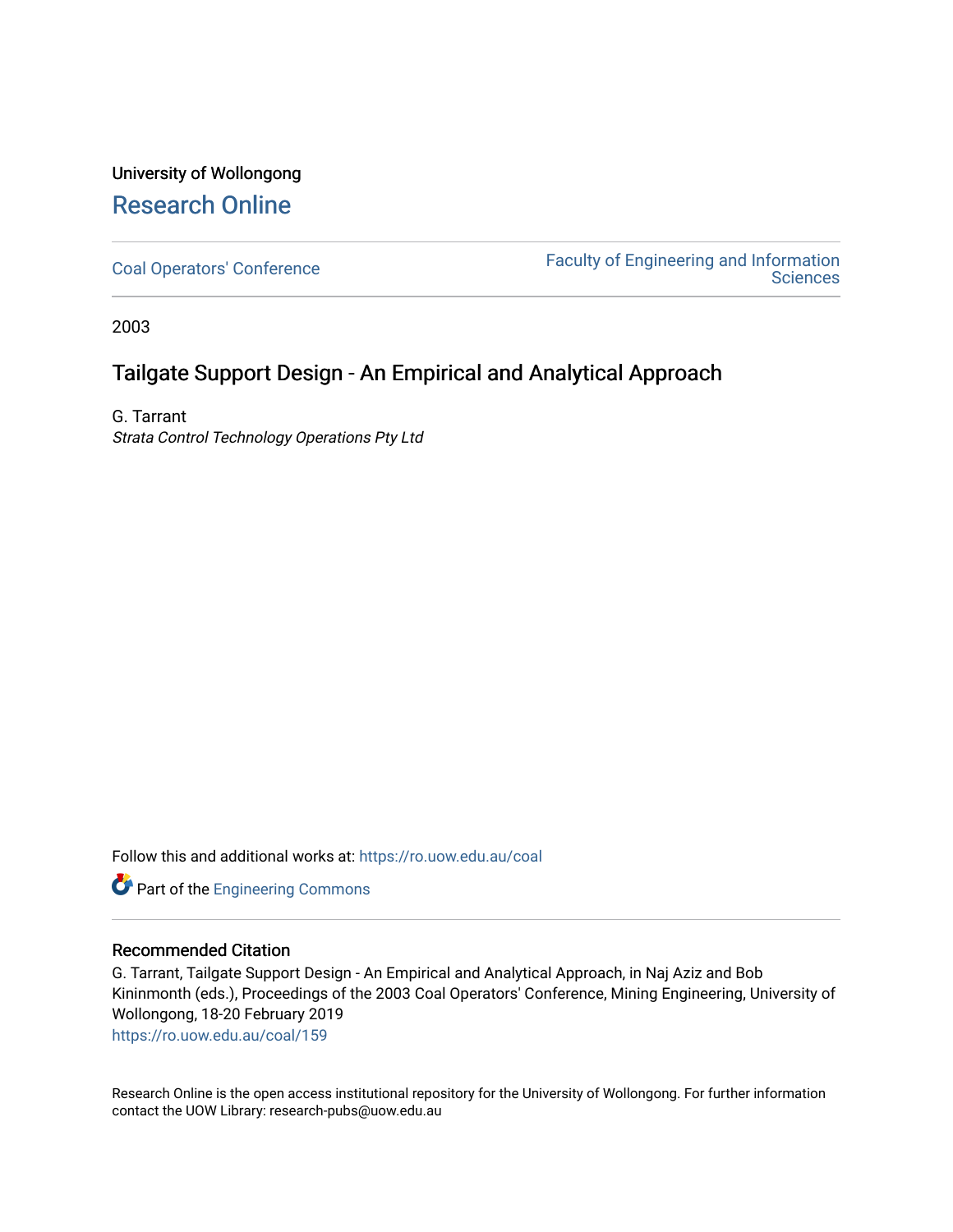# **TAILGATE SUPPORT DESIGN – AN EMPIRICAL AND ANALYTICAL APPROACH**

# **Greg Tarrant <sup>1</sup>**

*ABSTRACT:* There are currently no methods that provide mine operators with reliable tailgate support design. The reliance on experience or at worst, trial and error for tailgate support design is a major contributing factor responsible for longwall downtime and has potentially catastrophic consequences.

An ongoing approach to tailgate support design seeks to better understand tailgate strata mechanics and the interaction between the strata, installed support and longwall powered support.

The approach combining empirical and analytical methods for roadway layout and detailed gateroad support design is an alternative to statistically based assessments.. It is also expected to provide greater rigour for pillar design where roadway serviceability is a key determinant.

# **INTRODUCTION**

The consequences of a major gateroad roof fall can be catastrophic and include:

- Abandonment of longwall.
- Inability to recover longwall equipment.
- Disruption to ventilation in the goaf which has the potential to initiate spontaneous combustion.

Whilst major events are uncommon, problematic tailgate behaviour is a common occurrence, frequently leading to longwall downtime of days or even weeks. In many cases the appropriate response cannot be achieved because of difficulties accessing the tailgate to install additional support.

An incident of tailgate instability and longwall downtime leads to a loss of confidence in the support design. This typically results in a legacy of costly overdesign extending into future extraction panels.

The current understanding of tailgate strata mechanics, support behaviour and the interaction of powered supports is not sufficient to provide mine operators with confident in the tailgate support design.

# **TAILGATE STRATA MECHANICS**

Discussion of tailgate behaviour is broken down into the following three broad categories:

- The loading environment.
- Geological controls.
- The interaction with the support elements of primary and secondary tendons, standing support and powered longwall support.

#### **Loading Environment**

In a typical two heading gateroad layout for longwall extraction, the tailgate within a multiple extraction panel will experience a wide range of loading conditions over its history, these include:

- Driveage either within a virgin stress field or one that has been modified by previous extraction.
- Driveage under the influence of an adjacent goaf as the maingate travel roadway.
- Driveage under the additional influence of the approaching longwall extraction as a tailgate proper.

 $\overline{a}$ 

*<sup>1</sup> Strata Control Technology Operations Pty Ltd*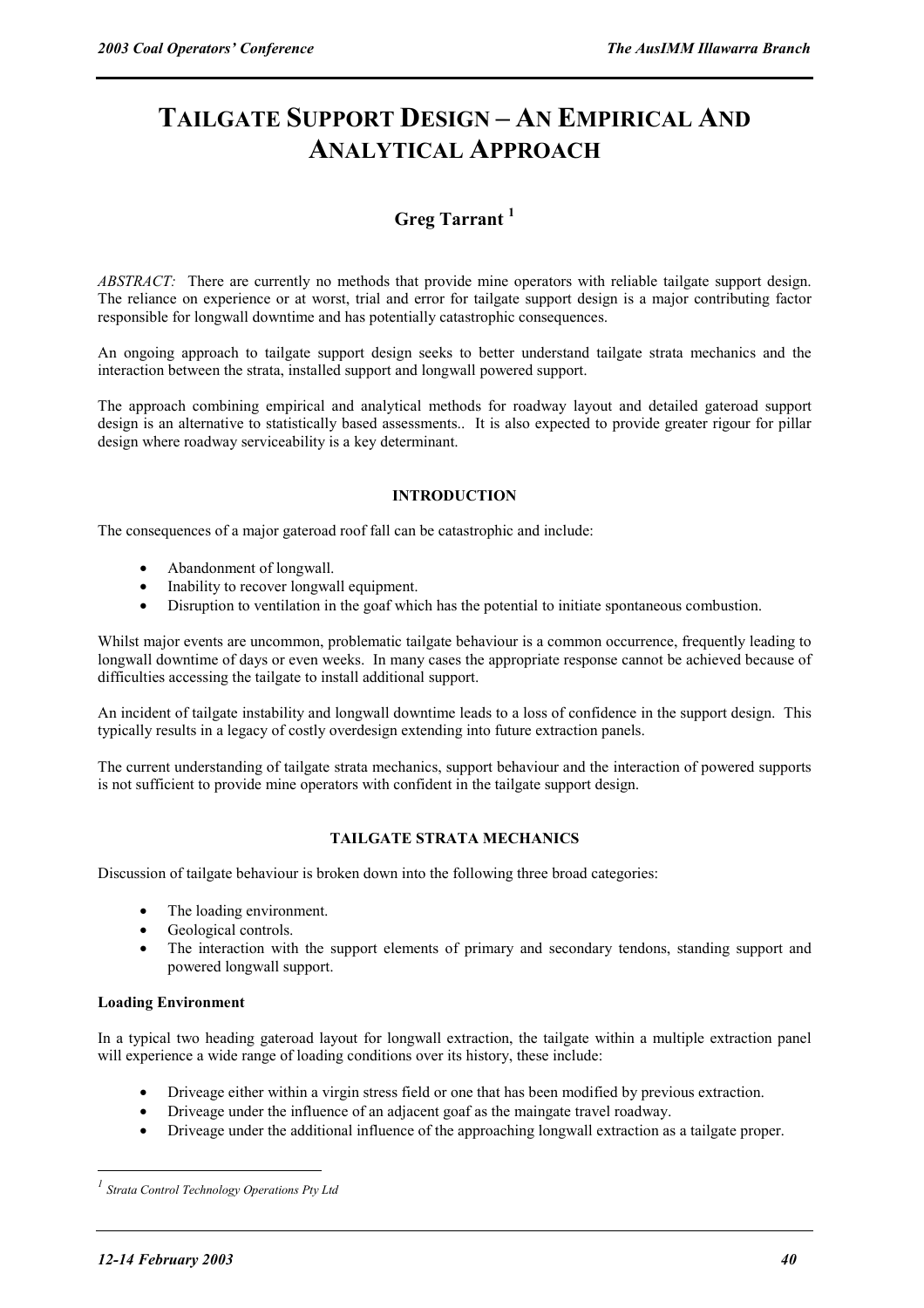The behaviour of the roadway on during development will influence its response to subsequent changes in the loading environment. Clearly if the strata has already softened on driveage, any further stress changes will result in an increase in permanent deformation.

The tailgate support design should take into consideration the style and magnitude of deformation experienced on driveage and the integrity of the primary reinforcement system.

#### *Stress changes associated with longwall extraction*

Determination of the distribution of stress during longwall extraction is an area of continuing investigation.

#### *Relative weight distribution between goaf and abutments*

Figure 1 illustrates a general model for the distribution of weight between the goaf and the abutments.



#### **FIG. 1 - General model for the distribution of weight between the goaf and the abutment.**

Consideration of the surface profile in Figure 1 illustrates a portion where subsidence has not yet occurred and a portion where the subsidence has reached a maximum. The tree marked 'C' in Figure 1 is fully supported by the abutments and the tree marked 'A' is fully supported by the goaf (in this case a supercritical scenario in subsidence engineering terms).

The proportion of weight distributed between the goaf and abutments between trees A and C is dependent, among other things, on geological controls, caving behaviour and the in-situ stress state. The relative weight distributed between the goaf and abutments in the shared region will vary between mines and should be confirmed through field measurement.

In the absence of field measurement, a conservative approach to pillar load estimation is represented by the straight line 'AD' in Figure 1, this line representing the highest conceivable load distributed to the abutments. Where field and analytical data exists, the line 'AD' has been found to overestimate the total load distribution by at least 25% and in some cases up to 40%.

The curved line connecting point A with D represents a possible division of relative loading between goaf and abutments that is still consistent with surface subsidence behaviour and would more closely agree with field data.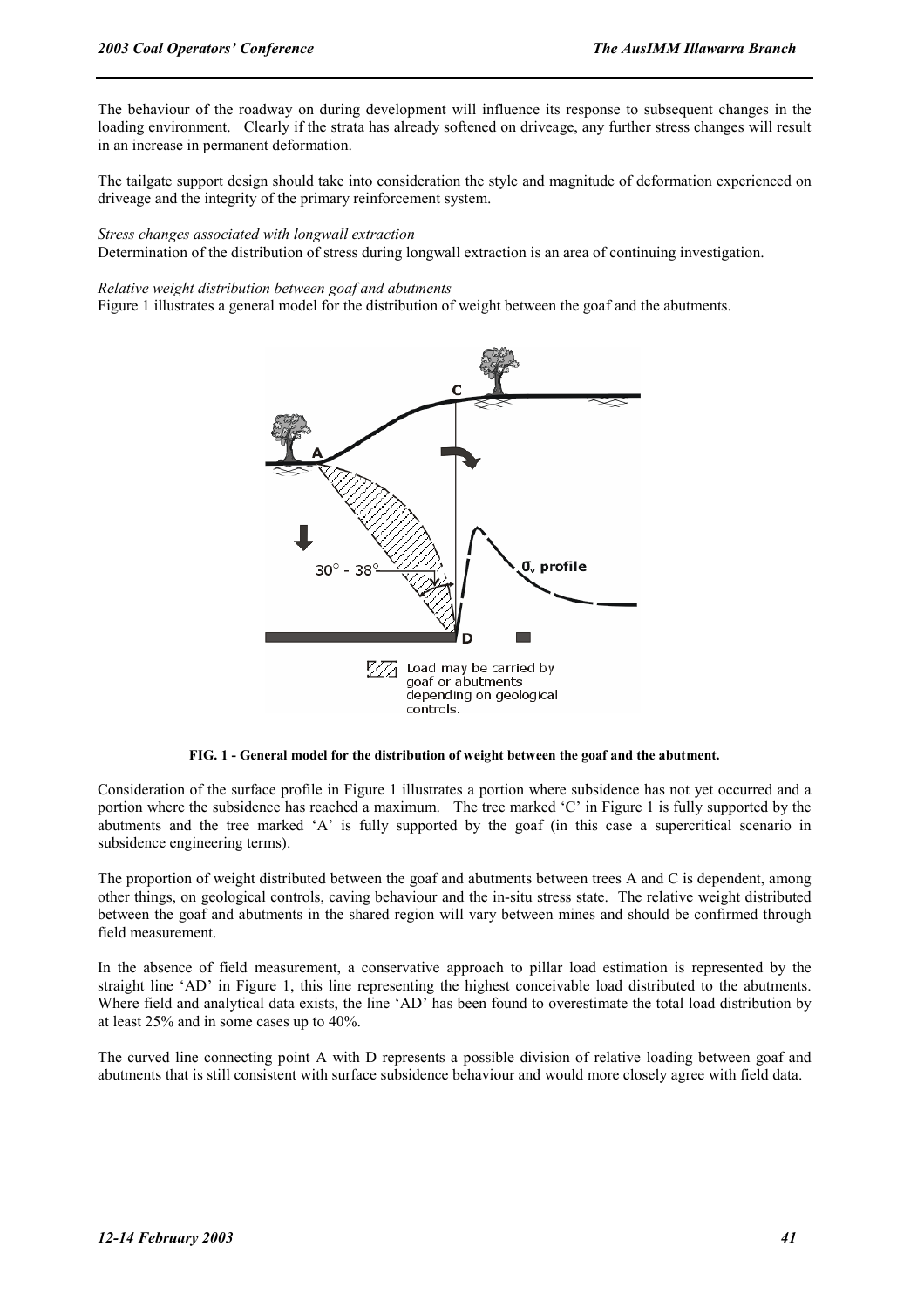#### *The shape of the vertical abutment*

The theory of elasticity provides exact formulation for the distribution of stress about a circular hole within an isotropic, homogeneous and elastic medium. It is worth noting that the stress distribution for this ideal case is independent of the elastic parameters of the medium and depends only on the geometry of the hole.

Openings other than circular or departure from isotropy or homogeneity preclude the exact calculation of stress about an opening. Numerical techniques (modelling) are required to determine the approximate elastic stress distribution. The introduction of rock softening further modifies the distribution of stress to the extent that a single generic equation for the distribution of stress about a longwall would not be expected to properly reflect the real distribution at every mine.

Figure 1 illustrates the current conceptual model for the distribution of vertical stress about a longwall panel in which rock softening has occurred. The key aspects of the distribution include:

- A ramping up of the vertical stress from near zero at the ribline to a peak value on the boundary of the softening zone.
- A decay of the vertical stress abutment away from the peak value.

Absolute stress measurement and stress change monitoring about longwall extraction are in general agreement with the generic distribution shown in Figure 1 and indicate that:

- The distance of the decay part of the curve extends approximately 0.5 times depth.
- The peak stress is often between 2.5 and 3.5 times virgin.

It is beyond the scope of this paper to discuss the relevance of the stress distribution in terms of pillar design, however in terms of roadway behaviour, the shape of the stress distribution curve is considered to be very important to understand tailgate strata behaviour and will be discussed further.

#### *Horizontal stress changes*

The importance of horizontal stress changes about longwall extraction is well recognised and forms a fundamental consideration for longwall layout.

Horizontal stress changes about a longwall are the net result from various competing influences, namely:

- The relief of tectonic horizontal stress towards the extraction.
- Response to vertical stress changes (Poisson effect).
- Gas desorption and fluid pressure changes.

The horizontal stress changes about longwall extraction are superimposed on the stress changes that have occurred on driveage. In this respect the level of roadway softening on driveage and the behaviour of the primary reinforcement system all contribute to the final stress state about the tailgate.

#### *Shear stress on bedding*

Figure 2 illustrates an example based on FLAC3D modelling of the distribution of vertical stress in the vicinity of the tailgate/faceline corner.

The high gradients of stress that exist in the vicinity of the tailgate/faceline corner impose high shear stresses on bedding within individual layers and on interfaces between layers.

The slip along bedding and interfaces between layers as a consequence of the high stress gradients is considered to have a major impact on gateroad strata behaviour.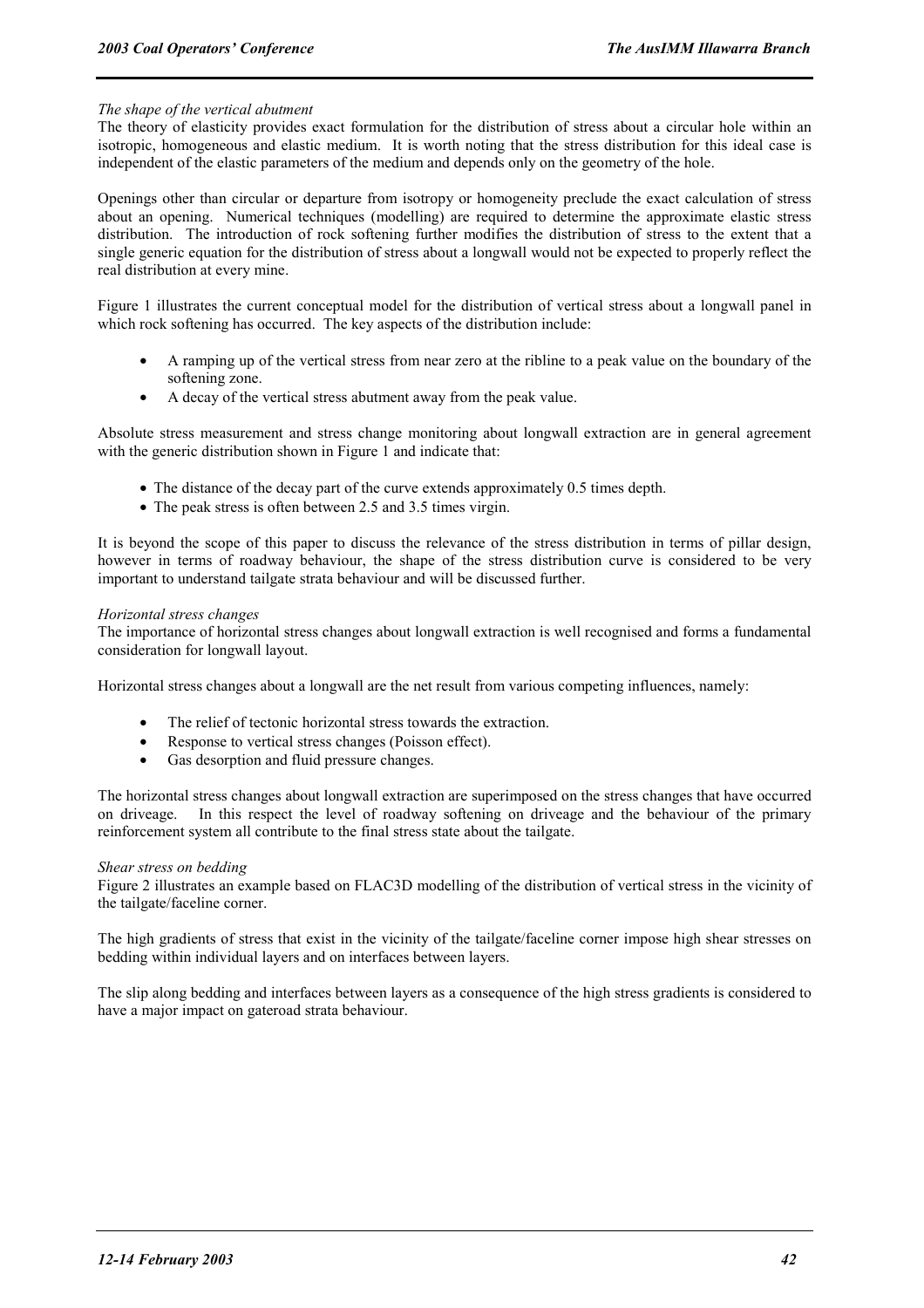

**FIG. 2 - Distribution of vertical stress about a longwall tailgate, depth 500m, panel width 140m.**

#### *Load distribution*

The tailgate in a typical longwall layout is located within a region of high stress gradients, where, large variations in stress occur across and along the gateroad towards the advancing longwall extraction.

In terms of the vertical component, the stress gradient is so large and so influenced by geological controls, that the notion of average stress across a chain pillar becomes ill-defined and of limited value for assessment of gateroad behaviour or support requirement.

In terms of the horizontal component, the stress gradient is the net result of relief towards the approaching opening and change (increase or decrease) as a result of the vertical abutment (Poisson effect). Strata softening processes further redefine the horizontal stress regime.

The high stress gradients impose high shear stresses along bedding within layers and along interfaces between layers.

The extent of stress redistribution about a longwall occurs at the scale of the longwall, not the scale of the roadway.

In order to better control difficult tailgate environments, better definition and understanding of the loading environment from driveage to extraction of the second pass longwalls is required. Improvements in computation that now allow realistic simulation of the longwall softening processes in three dimensions together with targeted field measurements of the stress distribution about longwall extraction are expected to provide advances in these areas.

#### **Geological Controls**

The preceding discussion highlighted that post driveage, a tailgate is likely to be influenced by the following general stress changes:

- An elevation in vertical stress during extraction of the adjacent wall, when it acts as an maingate travel ling road, and during the time it is a tailgate proper.
- A competing influence of horizontal stress changes from vertical changes (Poisson effect from increased vertical stress) and horizontal stress relief towards the approaching extraction.
- A potentially high component of shear stress along (horizontal) bedding.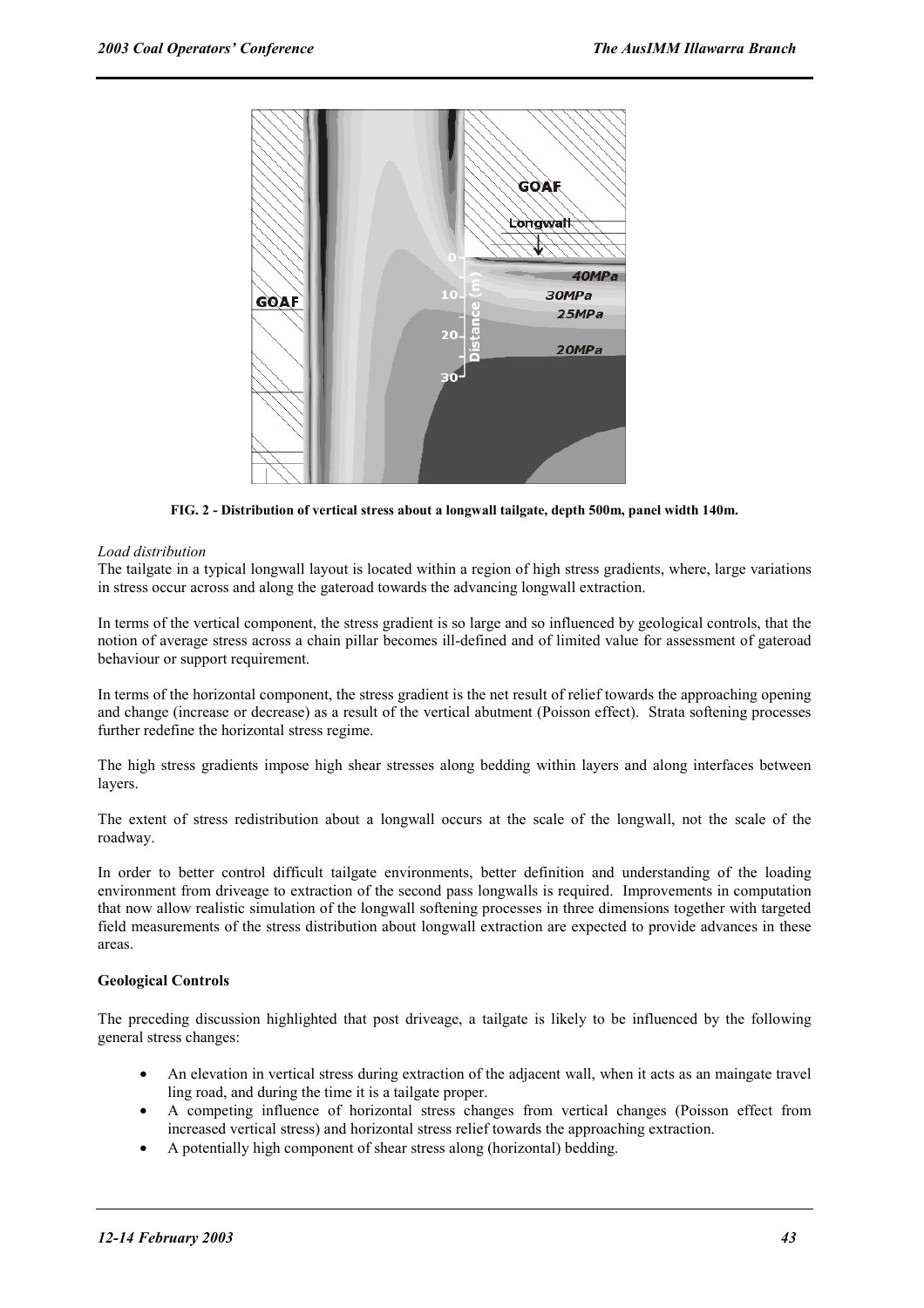The strata sequence is typically composed of geological units of varying strength and deformability properties, together with discontinuities such as bedding and joints, themselves of varying shear strength and shear stiffness properties.

In order to discuss the relevance of the high stress gradient in relation to strata behaviour, it is necessary to outline some basic mechanics principles. Figure 3 illustrates the relative horizontal movement of layered strata under the influence of a uniform vertical load. The key points of Figure 3 include:

- Softer layers (lower Shear Modulus) move further than stiffer layers, all other things being equal.
- Shear stress is generated at the boundaries of the different layers as a consequence of the different amount of horizontal movement.



lowest shear modulus

# a) Initial position.



b) Under influence of uniform vertical load.

#### **FIG. 3 - Relative horizontal movement of layers of varying shear stiffness under uniform load**

In a sequence containing coal, mudstone and sandstone for example coal would move further than mudstone which in turn would move further than sandstone.

If the relative movement between the layers imposes sufficient shear stress along the interfaces or along bedding within an individual unit, then irrecoverable slip along the interfaces may occur. Depending on the relative stiffness of the layers and strength of the interfaces, a variety of deformation modes are possible.

Consider the coal/mudstone/sandstone sequence under the influence of a high vertical load. The coal is predisposed to move further than the mudstone so the coal/mudstone interface acts to restrain the coal movement, generating shear stress along the interface.

If the coal/mudstone interface fails, then the coal becomes decoupled from the mudstone and moves freely into the opening. Under these circumstances, the coal rib can override the first roof bolt as shown in Figure 4(b).

Figure 4(c) illustrates an alternative scenario where the coal/mudstone interface has remained intact however the mudstone/sandstone interface has failed. Under these circumstances the mudstone may experience an elevation in horizontal stress from the movement of the coal below and may consequently soften. There is a roof shortening process with similar characteristics to that exhibited by driveage within a high horizontal stress zone which would typically produce guttering. In this environment stress relief towards the goaf may otherwise have been expected.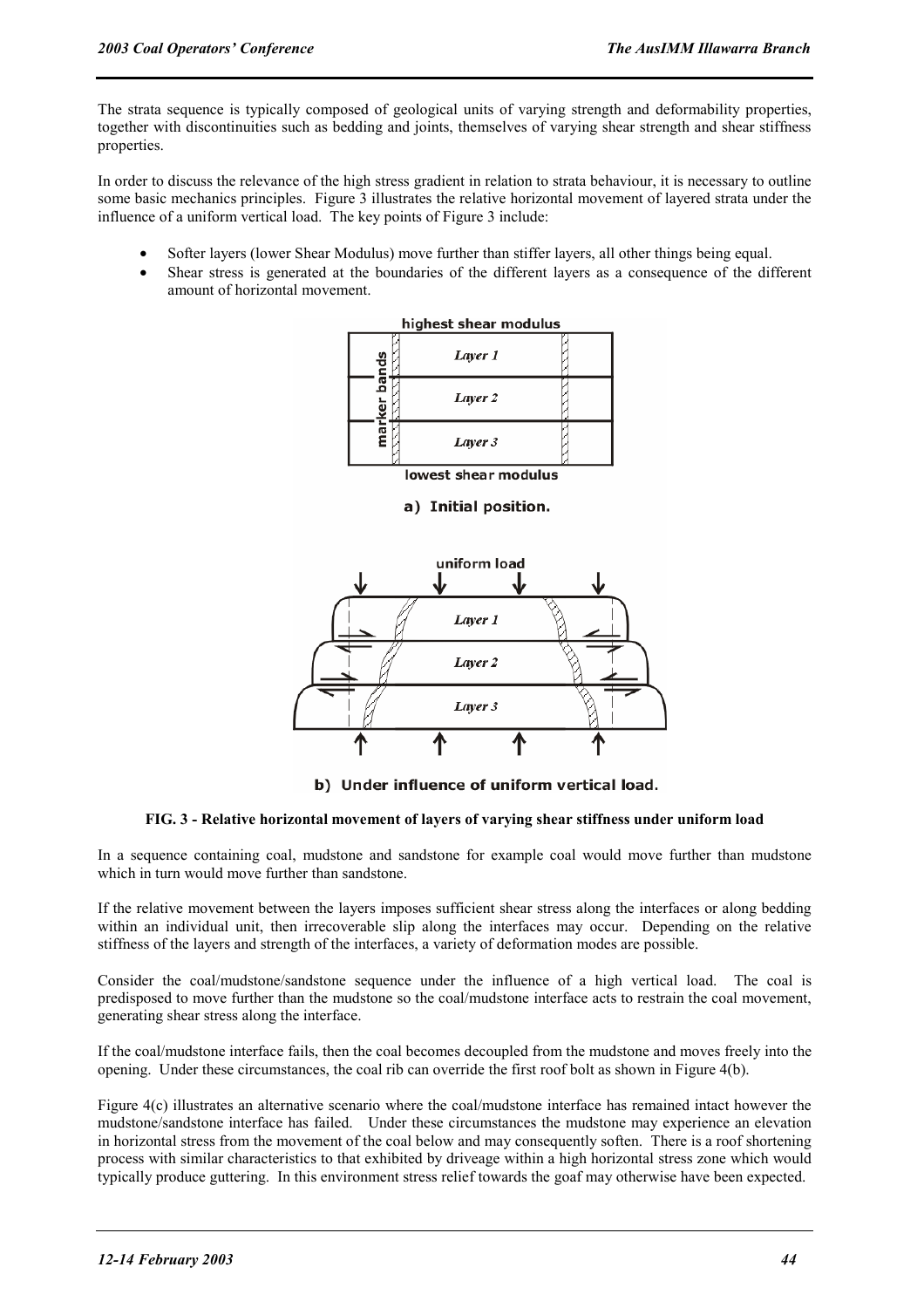

c) Mudstone and coal decouple from sandstone.

**FIG. 4 - Variation in style of roadway behaviour as a consequence of slip along differing interfaces** 

The two examples above illustrate possible scenarios within an evenly loaded environment where movement of the various layers towards the roadway is more or less symmetrical about the roadway centreline. Consideration of the stress distribution about a tailgate indicates that the potential direction of shear displacement along interfaces is not symmetrical about the roadway centreline, leading to further possibilities for roof behaviour.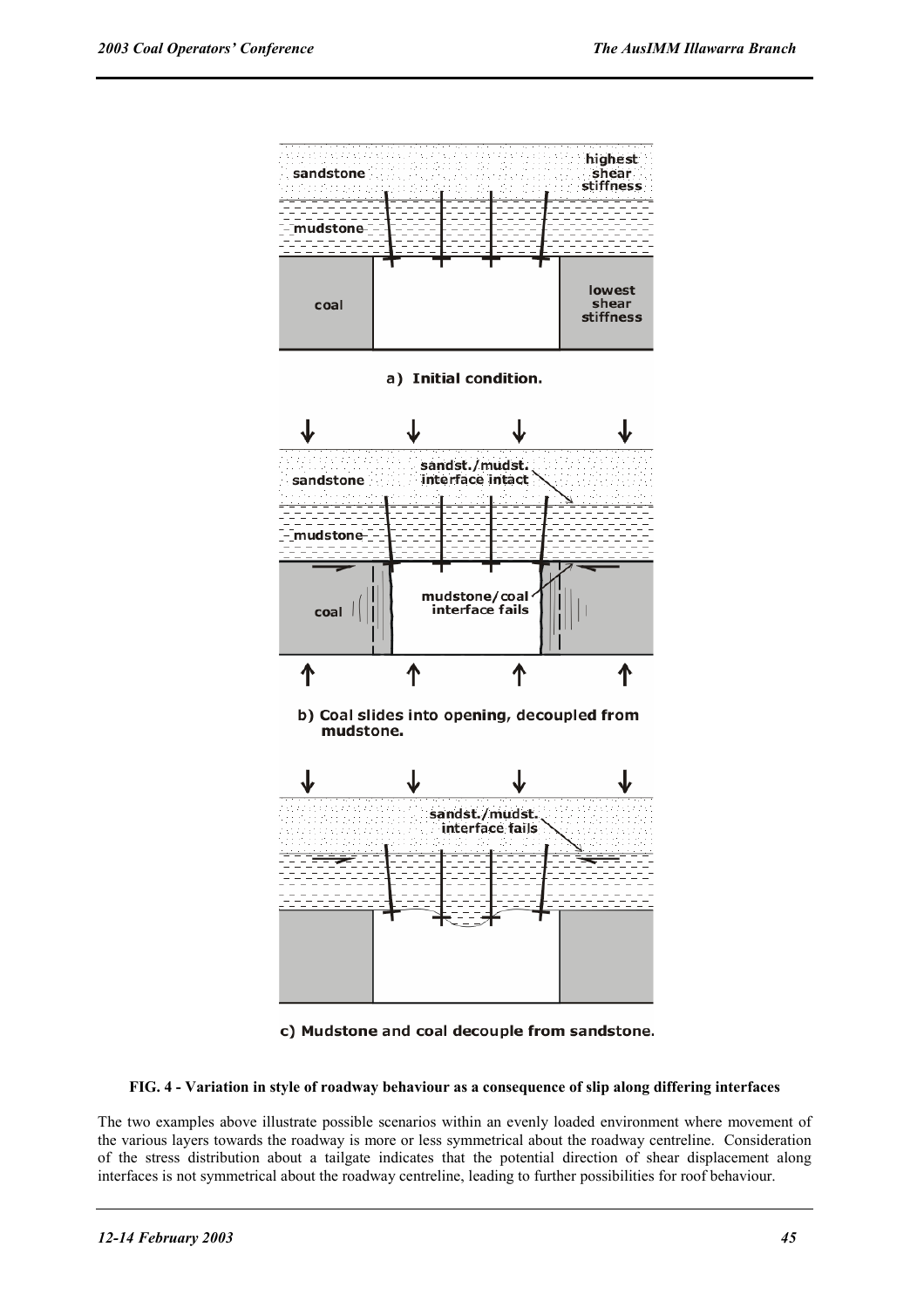Figure 5 illustrates a general style of roof behaviour observed on a consistent basis in a variety of forms in tailgates and in traveling roads adjacent to the goaf.. The general behaviour is consistent with that shown in Figure 4 however the sense and magnitude of shear movement is asymmetrical with respect to the roadway centreline (in response to the asymmetrical stress distribution). The mechanism has been observed to continue to the point where the immediate roof has been pulverised against the block side. On the basis of observed behaviour, installed long tendons in this environment have offered little resistance to the shear behaviour.



**FIG. 5 - General style of observed excessive roof movement towards goaf – displacement controlled** 

#### *Strata behaviour*

Shear displacement along interfaces and within individual geological units is recognised as an important mechanism controlling roadway behaviour generally.

During drivage, it is self evident that the strata softening and stress redistribution processes are related to the scale of roadway. In general the displacements are intimately linked to the stress changes and the system would be considered load controlled, rather than displacement controlled.

Similarly, during longwall extraction, shear displacement experienced by the surrounding strata comes into equilibrium with the longwall stress changes and stress gradient present.

If one now considers the tailgate within the context of stress changes and movement about an approaching longwall, the roadway would experience an environment where the displacements are imposed upon it. In a sense the roadway is a passenger (or is slaved) to the movements associated with the approaching longwall. In this respect, the roadway deformation may become displacement controlled, rather than load controlled.

In a layered medium the magnitude of lateral movements is dependent, among other things, on the location and extent of shear along the interfaces. In a scenario such as that shown in Figure 5, an immediate roof unit has become decoupled from the overlying unit and is effectively being driven towards the longwall block side, slaved to the movement of the surrounding strata.

Observations of roof shortening in roadways (Figure 5 for example) during the approach of extraction (as a tailgate proper) is consistent with the conceptual model that roadway deformation is partly in response to a displacement controlled environment.

To better control the tailgate environment, clearly the location and mechanical properties of interfaces must be determined in order to assess the potential behaviour under partially displacement controlled conditions. A combination of field measurement to characterise the deformation environment and 3D numerical analysis to better understand the potential behaviour, particularly of slip planes, is required.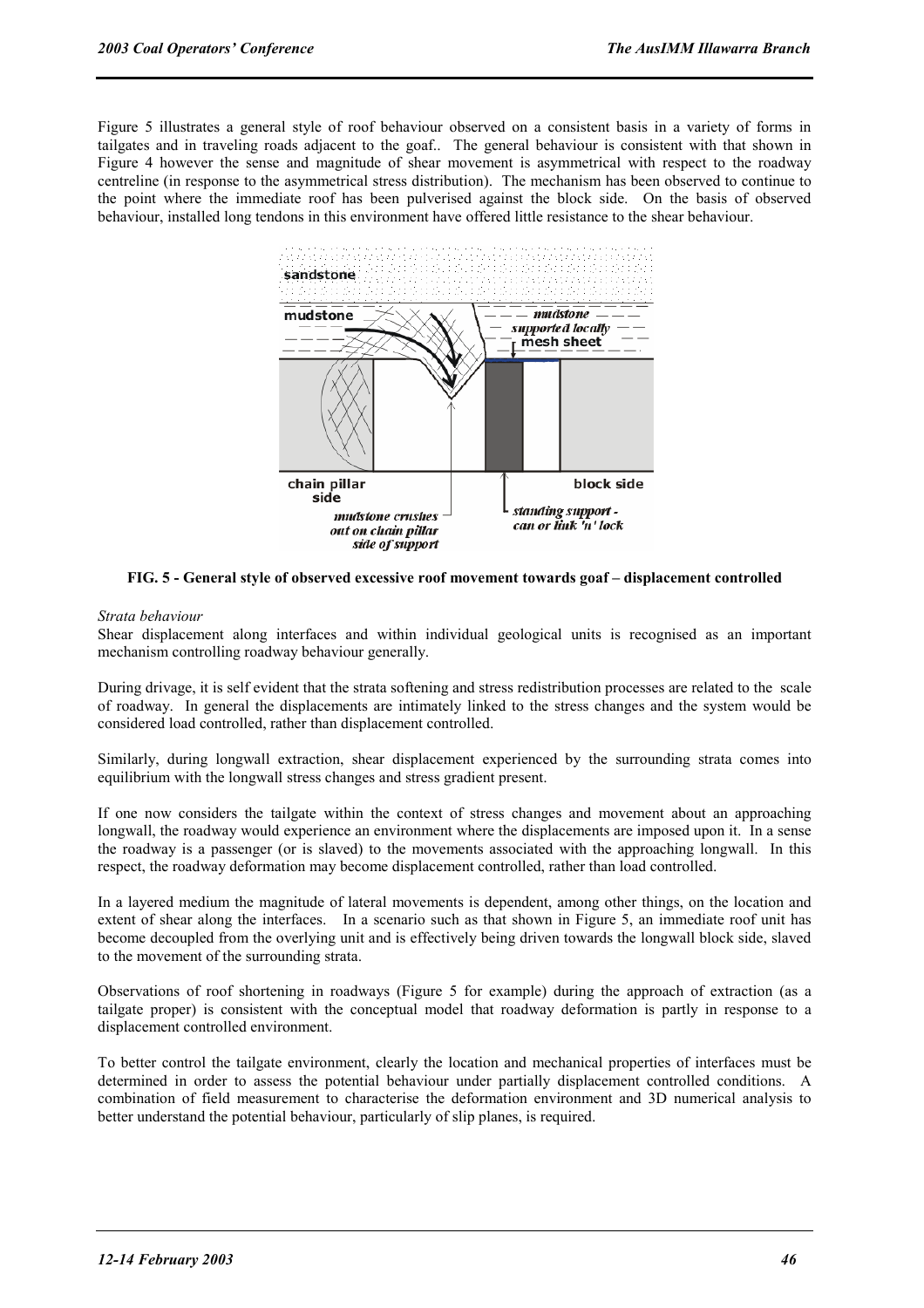## **Support Elements**

Significant advances in the product range for standing supports have been made. The common types and their comparative laboratory load/displacement characteristics are shown in Figure 6.



**FIG. 6 - Comparative load/displacement of various standing supports** 

Clearly there is a wide selection from which the mine operator may choose. The range includes the very stiff, strong types that rapidly load but have poor post failure characteristics to very soft types that are slower to load but maintain peak load over a large convergence range.

If the inclusion of long tendons is added to the list of secondary support choices together with the use of combined systems, then it is unlikely that even the total experience base of all mine operators would be sufficient to account for even a small proportion of the total possible designs over the range of geological and loading environments that may be encountered.

A rigorous design approach that can evaluate the choices available without resorting to trial and error is proposed.

# **TAILGATE SUPPORT DESIGN**

#### **Current Approaches**

Statistical evaluation of anecdotal data in relation to tailgate serviceability has led to a characterisation of those circumstances under which gateroad serviceability has been unacceptable. The ARMPS (Mark and Chase, 1977) method has been developed for US mines and a modified version, ALTS (Colwell, 1999) has been developed for Australian mines.

Whilst these methods use the current database of experience to assess potential tailgate serviceability, the methods provide little guidance in regard to the actual support design if poor serviceability is identified.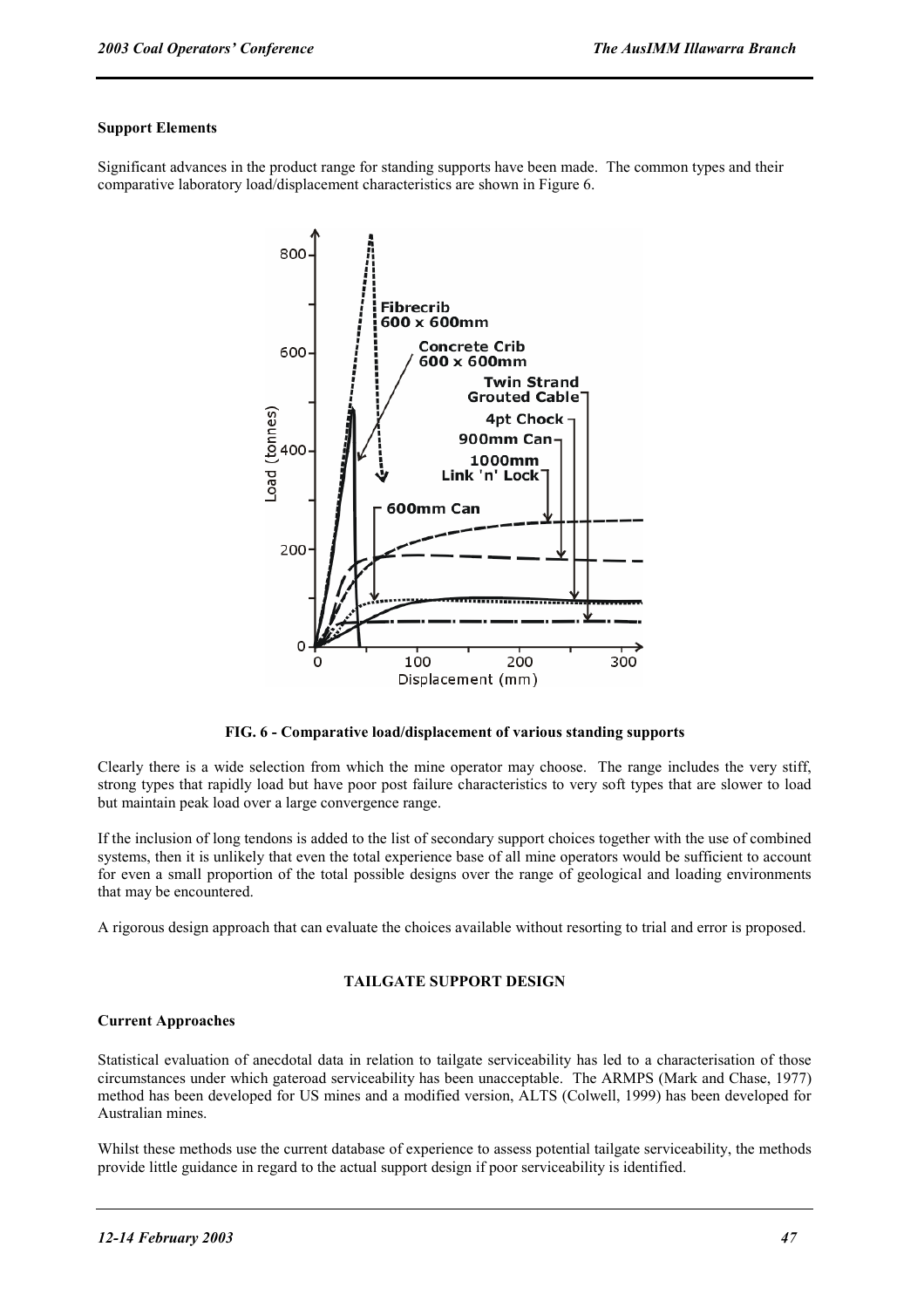It is not considered appropriate to use a statistically based approach for support design since no insight into the underlying mechanics of the strata behaviour, the driving forces or factors controlling the strata behaviour is provided. The use of subjective experience alone whether characterised within a broader population of experiences or whether restricted to an individual mine, does not allow assessment of future conditions outside that experience base.

NIOSH have conducted full scale testing of a range of standing support products. Barczak (2000) has developed a computer program (STOP) for use in US mines, designed to assist mine operators in the optimisation of standing support.

Barczak (2000) emphasises that the STOP program should not be used to determine the initial design but is intended to be used to evaluate alternative support strategies once an initial support requirement is established. The program includes optimisation on the basis of cost and handling issues.

Tit is suggested that a support design type be adopted to bridge the gap between those methods that seek to identify potentially adverse tailgate behaviour (ALPS, ALTS and others) and programs such as STOP that seek to optimise the practicalities of the support strategy once support requirements are defined.

# **Proposed Approach**

The objective of any support system is to control the deformation environment by way of intervention by artificial means. In this case, the relative horizontal movement of interfaces either between specific geological units or within individual units is a deformation mechanism that requires consideration in the support design.

The conceptual model for tailgate behaviour includes the notion that shear displacements (along layer interfaces or along bedding within individual units) that occur as a consequence of longwall extraction are imposed upon the micro environment of the tailgate. A component of displacement control is introduced into the deformation environment.

The introduction of a component of displacement control has significant consequences for tailgate support design.

In a completely displacement controlled environment, a certain magnitude of the shear displacement along interfaces and roof to floor convergence would occur irrespective of the installed support or reinforcement. The movement would be by definition, irresistible. The support elements would load up in response to the deformation but would not affect the magnitude or sense of displacement that occurred. Under these circumstances, the function of the standing supports or tendons would be to maintain integrity of the fractured rock mass on a local scale throughout the deformation process.

If the deformation environment is only partially displacement controlled, then possible control measures may include:

- Direct reinforcement by installation of solid bars across interfaces (wire tendons would not be expected to provide sufficient shear restraint).
- Generation of confinement across interfaces through the action of loaded standing supports, this may include preloading supports (perhaps using longwall hydraulics).

At this stage further investigations are required to better define whether the tailgate environment is partly or significantly displacement controlled and to therefore better define the strata mechanics and the role of the standing supports and installed bolts and/or tendons.

Current investigations are directed towards:

- Improved understanding of the deformation environment (load versus displacement control).
- Better definition of the stress distribution in the vicinity of the tailgate.
- Measurement of field loading characteristics of standing supports. This includes evaluation of the zone of influence of standing supports and assessment of the most appropriate standing support pattern.
- Measurement of loads developed in primary roof bolts and secondary tendons.
- Improved 3D modelling techniques (adaptive meshing).
- Modification of the stress environment in the vicinity of the tailgate through modified mine design.